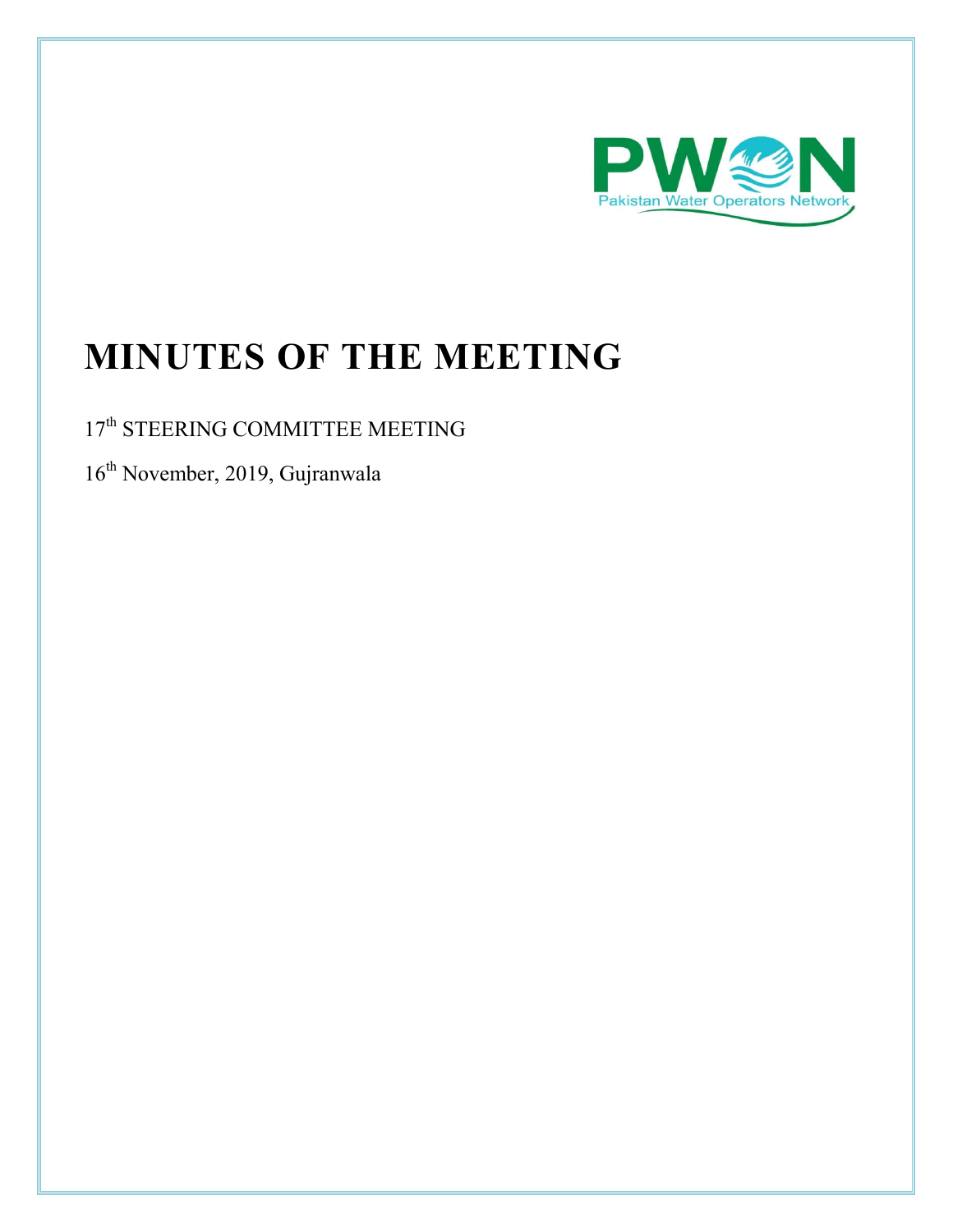### **LIST of Participants**

- 1. Mr. Shahid Sohail, Ex- Chairman PWON, Islamabad
- 2. Mr. Syed Zahid Aziz, Chairman PWON, MD WASA Lahore
- 3. Mr. Faqir Muhammad Ch, MD WASA Faisalabad
- 4. Mr. Muhammad Tanveer, Managing Director WASA Rawalpindi
- 5. Mr. Fida Hussain, MD WASA Gujranwala
- 6. Mr. Imran Durrani, Director Technical, WASA Quetta
- 7. Mr. Faheem Durrani, GM, WSSC, Kohat
- 8. Mr. Idris Khan , CEO WSSC Mardan
- 9. Mr. Amir Zaki, Acting CEO, WSSC Abbottabad
- 10. Ms. Sameera, Asst. Manager Planning and Monitoring, Mardan
- 11. Mr. Muhammad Nadeem, Assistant Director P&D, WASA Multan
- 12. Mr. Syed Mohsin,WASA Hyderabad
- 13. Mr. Asif Iqbal, WASA Hyderabad
- 14. Mr. Rohan Javed, Dy.Director P&D, WASA Faisalabad
- 15. Mr. Abu Bakar, Director Construction, WASA Lahore
- 16. Mr. Khurram, DD (P&D), WASA Gujranwala
- 17. Mr. Tauseef Ahmad, DDE, WASA, Gujranwala
- 18. Ms. Tajwar Saeed , Social Mobilizer, WASA Lahore
- 19. Ms. Tahirah Malik, National Coordinator-PWON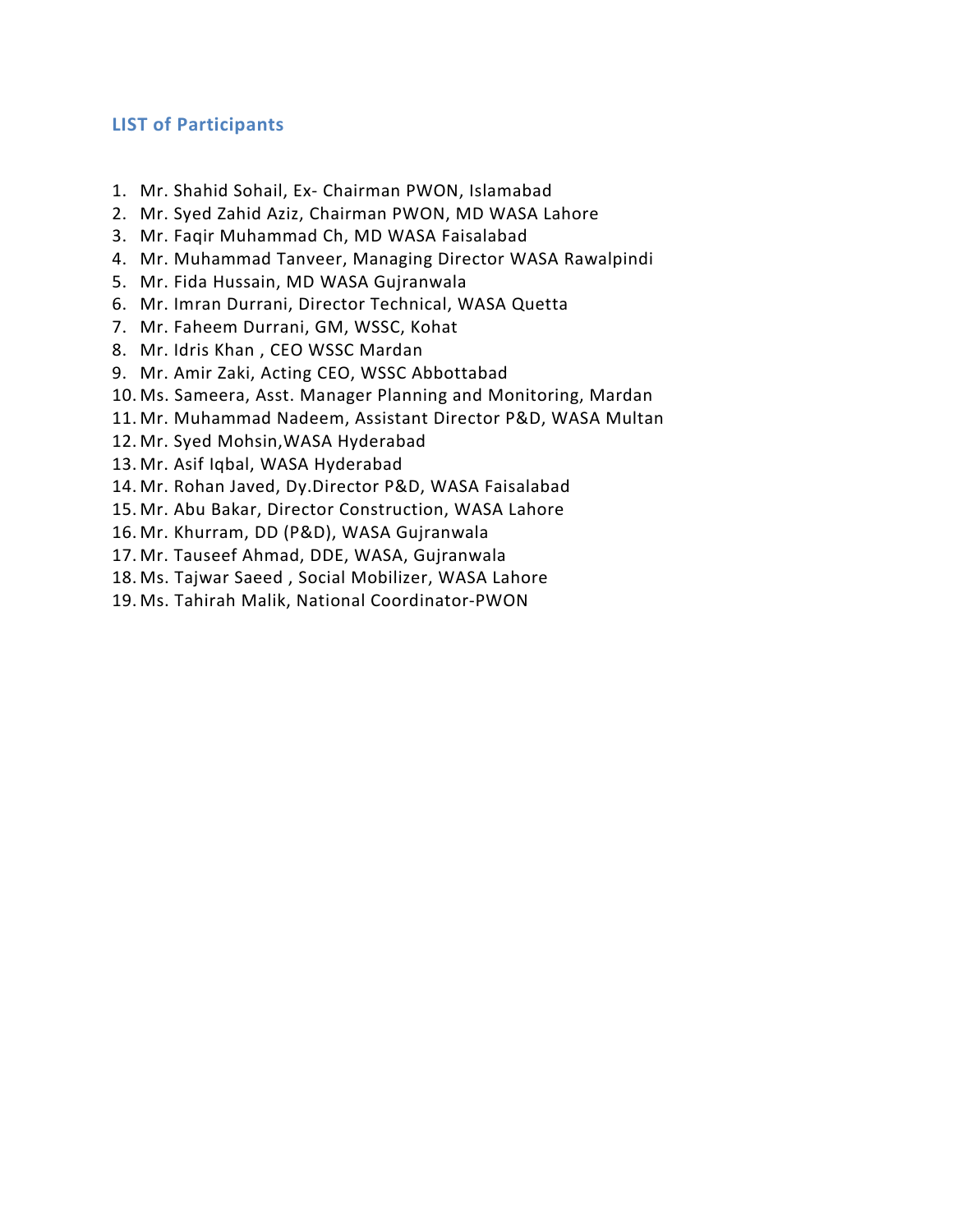## **Minutes of Meeting**

*17th PWON Steering Committee Meeting 16th Nov, 2019 – Gujranwala*

### *Venue : Crystal Hall, Rachna Pearl Hotel, Gujranwala,*

The PWON Steering Committee Meeting started with the recitation of the Holy Quran.

The meeting was chaired by Chairman PWON, MD WASA Lahore. Being a host Mr. Fida Hussain, MD WASA

Gujranwala welcomed all participants

The Chairman and all participants thanked MD WASA Gujranwala for excellent arrangements for SC meeting.

#### **Following Presentation were made in the meeting:**

| Sr.            | <b>Presentation</b>                                                                                                                                                                                                                                                                                                                     | <b>Presented by</b>                                                     |
|----------------|-----------------------------------------------------------------------------------------------------------------------------------------------------------------------------------------------------------------------------------------------------------------------------------------------------------------------------------------|-------------------------------------------------------------------------|
| $\mathbf{1}$   | <b>Brief talk about PWON</b><br>Sharing of ACWUA Study Report<br>Sharing of Audited Account Statement of<br>$\bullet$<br><b>PWON</b>                                                                                                                                                                                                    | <b>Chairman PWON</b>                                                    |
| $\overline{2}$ | Overview of WASA-Quetta<br>QWASA Water Act, 1989 & 2004 and<br>Implementation<br>Water Supply & Sewerage activities<br>Waste Water Treatment plan<br>٠<br>Ground Water conservation and challenges<br>faced by WASA-Q                                                                                                                   | Mr. Imran Durrani, Director Tech. WASA Quetta                           |
| 3              | Overview of WASA-Hyderabad<br>Hyderabad City Drainage Project<br>Water Supply and Sewerage Project<br>Solid Waste Disposal System (Master Plan)<br>$\bullet$<br>Safe Drinking Water<br>Urban Flood-2019                                                                                                                                 | Mr. Syed Mohsin Nazar, Director Finance &<br>Commercial, WASA Hyderabad |
| 4              | Key Achievements Since Inception WSSC-Mardan<br>Filing & Office Automation System<br>GIS Based Assets Mapping of WSM, WWM,<br><b>SWM</b><br>$\Rightarrow$ Waste Water Management<br>$\Rightarrow$ Water Supply System<br>$\Rightarrow$ Future Projects for WSSM Mardan<br>$\Rightarrow$ Swiss Development Corporation-KP WGP<br>Program | Mr. Idris Khan, CEO, WSSC-Mardan                                        |
| 5              | <b>Water Conservation Measures in Lahore</b>                                                                                                                                                                                                                                                                                            | Mr. Abu Bakar, Director Construction, WASA-Lahore                       |